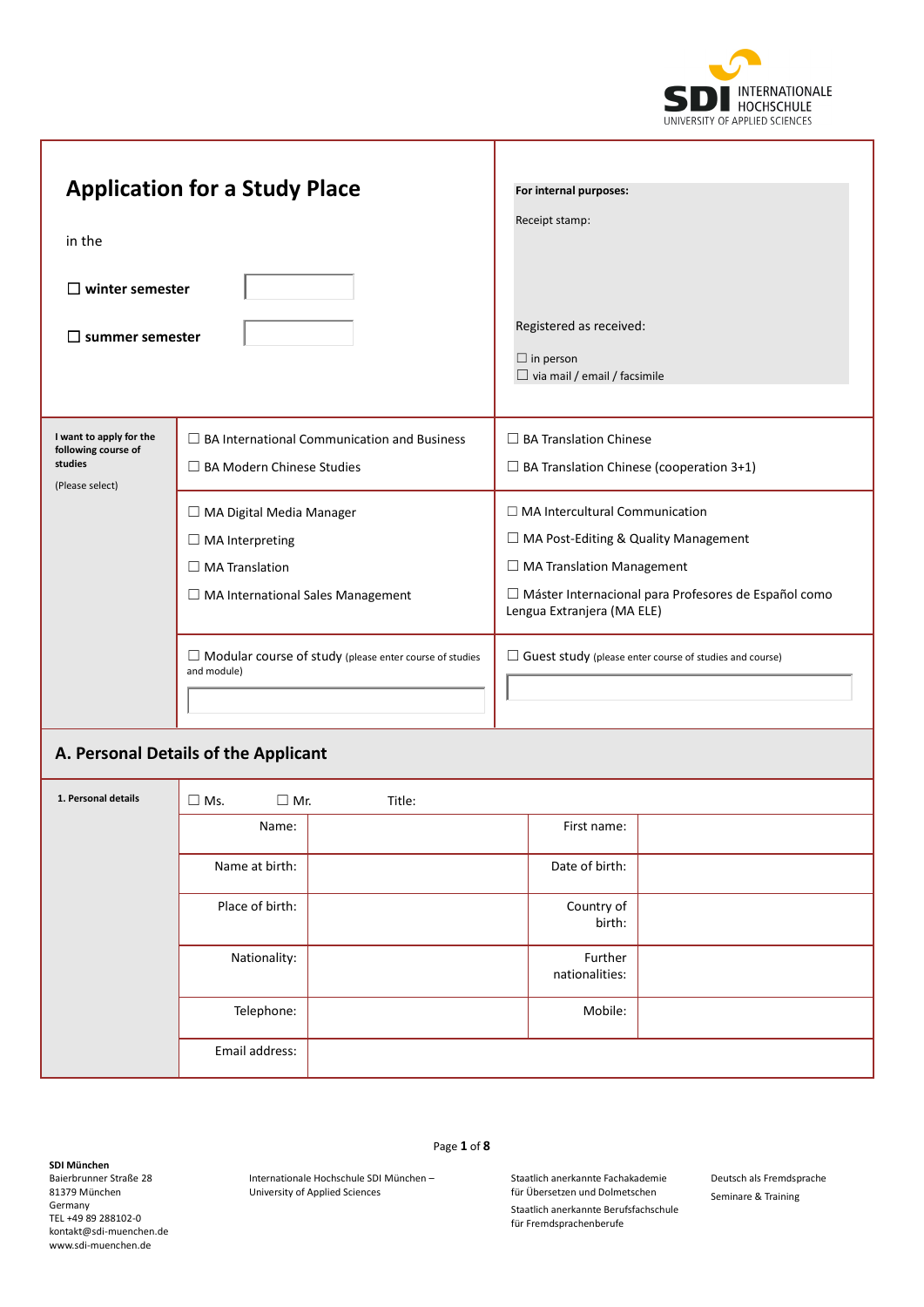

| 2. Home address<br>(address up until                                    | Street, number:                          |                                                                                                                                                                                                                                                                                           |                   |                                                                                                                 |
|-------------------------------------------------------------------------|------------------------------------------|-------------------------------------------------------------------------------------------------------------------------------------------------------------------------------------------------------------------------------------------------------------------------------------------|-------------------|-----------------------------------------------------------------------------------------------------------------|
| matriculation)                                                          | Post code, town<br>or city               |                                                                                                                                                                                                                                                                                           |                   |                                                                                                                 |
|                                                                         | Federal province:                        |                                                                                                                                                                                                                                                                                           |                   |                                                                                                                 |
|                                                                         | Region:<br>(if a resident of<br>Germany) |                                                                                                                                                                                                                                                                                           |                   |                                                                                                                 |
|                                                                         | Country:                                 |                                                                                                                                                                                                                                                                                           |                   |                                                                                                                 |
| 3. Semester address<br>(if already known)                               | Street, number:                          |                                                                                                                                                                                                                                                                                           |                   |                                                                                                                 |
|                                                                         | Post code, town<br>or city               |                                                                                                                                                                                                                                                                                           |                   |                                                                                                                 |
|                                                                         | Federal province:                        |                                                                                                                                                                                                                                                                                           |                   |                                                                                                                 |
|                                                                         | Region:<br>(if a resident of<br>Germany) |                                                                                                                                                                                                                                                                                           |                   |                                                                                                                 |
|                                                                         | Country:                                 |                                                                                                                                                                                                                                                                                           |                   |                                                                                                                 |
| 4. Health Insurance                                                     | Name of the health insurance provider:   |                                                                                                                                                                                                                                                                                           | Insurance number: |                                                                                                                 |
|                                                                         |                                          |                                                                                                                                                                                                                                                                                           |                   |                                                                                                                 |
|                                                                         | latest.                                  | Students are subject to compulsory health insurance in Germany. Please request the proof of coverage in due form "for presentation upon<br>matriculation at the university" from a statutory health insurance fund in Germany and submit it with the application for matriculation at the |                   |                                                                                                                 |
|                                                                         |                                          | B. Additional Information on the Intended Course of Study                                                                                                                                                                                                                                 |                   |                                                                                                                 |
| 5. Language skills<br>Enter your current<br>language skills relevant to | (1): Languages                           | (2): Native language                                                                                                                                                                                                                                                                      | $(3)$ : Level     | (4): Type of language certificate<br>(Number of school years, duration of<br>stay abroad, language tests taken) |

| Enter your current<br>language skills relevant to<br>your studies here. Please<br>enclose the relevant<br>supporting documents<br>with your application<br>(see 9). |           |                        | (Number of school years, du<br>stay abroad, language test |
|---------------------------------------------------------------------------------------------------------------------------------------------------------------------|-----------|------------------------|-----------------------------------------------------------|
|                                                                                                                                                                     | German:   | $\Box$ Yes / $\Box$ No |                                                           |
|                                                                                                                                                                     | English:  | $\Box$ Yes / $\Box$ No |                                                           |
|                                                                                                                                                                     | Language: | $\Box$ Yes / $\Box$ No |                                                           |
|                                                                                                                                                                     | Language: |                        |                                                           |

Baierbrunner Straße 28 81379 München Germany TEL +49 89 288102-0 kontakt@sdi-muenchen.de www.sdi-muenchen.de

Page **2** of **8**

Internationale Hochschule SDI München – University of Applied Sciences

Staatlich anerkannte Fachakademie für Übersetzen und Dolmetschen

> Staatlich anerkannte Berufsfachschule für Fremdsprachenberufe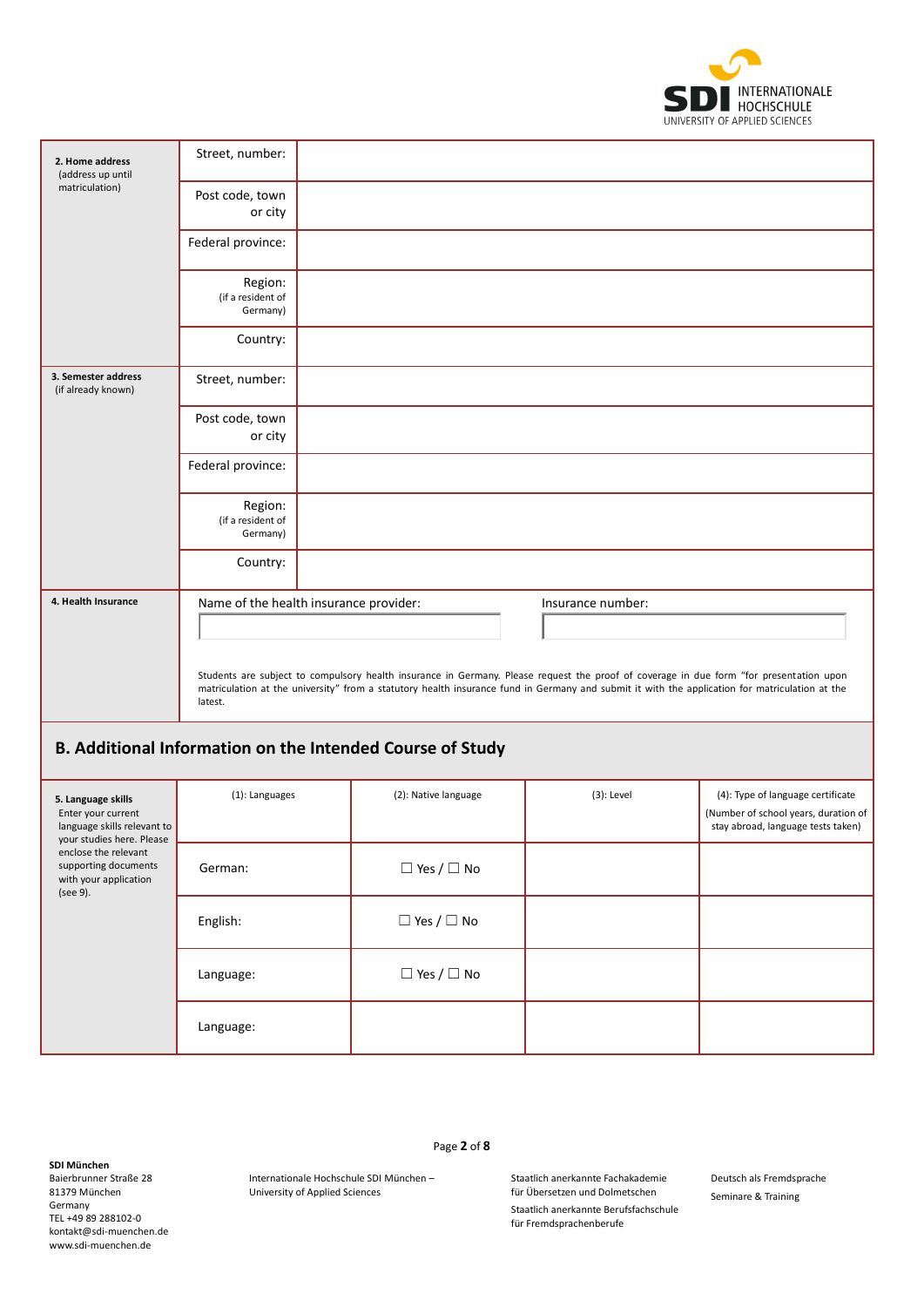

| 6. Desired course in the<br>intended degree                     | Only applies to the degree programmes                                                                                                                                                                                     |                                                                                                                               | Only applies to the degree programme                                                                                                                                                                                                                                                                                                                                                         |  |
|-----------------------------------------------------------------|---------------------------------------------------------------------------------------------------------------------------------------------------------------------------------------------------------------------------|-------------------------------------------------------------------------------------------------------------------------------|----------------------------------------------------------------------------------------------------------------------------------------------------------------------------------------------------------------------------------------------------------------------------------------------------------------------------------------------------------------------------------------------|--|
| programme                                                       | <b>BA International Communication and Business</b>                                                                                                                                                                        |                                                                                                                               | <b>MA</b> Interpreting                                                                                                                                                                                                                                                                                                                                                                       |  |
|                                                                 | <b>MA Translation</b>                                                                                                                                                                                                     |                                                                                                                               | Indicate the desired language combination:*                                                                                                                                                                                                                                                                                                                                                  |  |
|                                                                 | Indicate the desired foreign language:*                                                                                                                                                                                   |                                                                                                                               | A language (as a rule the mother tongue, minimum level C2):                                                                                                                                                                                                                                                                                                                                  |  |
|                                                                 | Language:                                                                                                                                                                                                                 |                                                                                                                               |                                                                                                                                                                                                                                                                                                                                                                                              |  |
|                                                                 |                                                                                                                                                                                                                           |                                                                                                                               | B language (active foreign language, minimum level C1):                                                                                                                                                                                                                                                                                                                                      |  |
|                                                                 | Current language level:**                                                                                                                                                                                                 |                                                                                                                               |                                                                                                                                                                                                                                                                                                                                                                                              |  |
|                                                                 |                                                                                                                                                                                                                           |                                                                                                                               |                                                                                                                                                                                                                                                                                                                                                                                              |  |
|                                                                 |                                                                                                                                                                                                                           |                                                                                                                               | If applicable, C language (passive foreign language, minimum level B2):                                                                                                                                                                                                                                                                                                                      |  |
|                                                                 |                                                                                                                                                                                                                           |                                                                                                                               |                                                                                                                                                                                                                                                                                                                                                                                              |  |
|                                                                 | Only applies to the degree programmes                                                                                                                                                                                     |                                                                                                                               | Only applies to the degree programme                                                                                                                                                                                                                                                                                                                                                         |  |
|                                                                 | <b>MA Intercultural Communication</b>                                                                                                                                                                                     |                                                                                                                               | <b>MA Translation Management</b>                                                                                                                                                                                                                                                                                                                                                             |  |
|                                                                 | <b>MA Digital Media Manager</b>                                                                                                                                                                                           |                                                                                                                               | Do you already have a practice partner?                                                                                                                                                                                                                                                                                                                                                      |  |
|                                                                 | Indicate the desired specialisation:*                                                                                                                                                                                     |                                                                                                                               | $\Box$ Yes                                                                                                                                                                                                                                                                                                                                                                                   |  |
|                                                                 | $\Box$ Business Administration (only MA IC)                                                                                                                                                                               |                                                                                                                               | $\Box$ No                                                                                                                                                                                                                                                                                                                                                                                    |  |
|                                                                 | $\Box$ Digital Workplace                                                                                                                                                                                                  |                                                                                                                               | If you do, please indicate the company and, if known, the                                                                                                                                                                                                                                                                                                                                    |  |
|                                                                 | $\Box$ Intercultural Project Management with the<br>following foreign language*:                                                                                                                                          |                                                                                                                               | contact person:                                                                                                                                                                                                                                                                                                                                                                              |  |
|                                                                 |                                                                                                                                                                                                                           |                                                                                                                               |                                                                                                                                                                                                                                                                                                                                                                                              |  |
|                                                                 |                                                                                                                                                                                                                           |                                                                                                                               |                                                                                                                                                                                                                                                                                                                                                                                              |  |
|                                                                 |                                                                                                                                                                                                                           | * Please note that the language/specialisation offer is subject to a minimum number of participants and cannot be guaranteed. |                                                                                                                                                                                                                                                                                                                                                                                              |  |
|                                                                 |                                                                                                                                                                                                                           | ** All indicated language levels refer to the Common European Framework of Reference (CEFR) for languages.                    |                                                                                                                                                                                                                                                                                                                                                                                              |  |
|                                                                 | C. Information on the Institution and the Course of Study                                                                                                                                                                 |                                                                                                                               |                                                                                                                                                                                                                                                                                                                                                                                              |  |
| not be published.                                               |                                                                                                                                                                                                                           |                                                                                                                               | The following data collection is based on the Federal Statistics Act and the Act on Statistics for Higher Education. According to this, the International University of Applied Sciences SDI<br>Munich is obliged to transmit the electronically stored data in anonymised form to the State Statistical Office in compliance with the statutory data protection provisions. These data will |  |
|                                                                 | Please enclose the relevant supporting documents with your application (see 9).                                                                                                                                           |                                                                                                                               |                                                                                                                                                                                                                                                                                                                                                                                              |  |
| 7. University entrance<br>qualification                         | Where did you acquire your university entrance qualification?<br>(i.e. the highest general school-leaving certificate that allows access to the German higher education system, e.g.<br>vocational baccalaureate diploma) |                                                                                                                               |                                                                                                                                                                                                                                                                                                                                                                                              |  |
|                                                                 | $\Box$ In Germany (continue with 7a)                                                                                                                                                                                      |                                                                                                                               | $\Box$ Abroad (continue with 7b)                                                                                                                                                                                                                                                                                                                                                             |  |
| 7a. University entrance<br>qualification acquired<br>in Germany | Year of university entrance<br>qualification:                                                                                                                                                                             |                                                                                                                               |                                                                                                                                                                                                                                                                                                                                                                                              |  |
|                                                                 | Mark:                                                                                                                                                                                                                     |                                                                                                                               |                                                                                                                                                                                                                                                                                                                                                                                              |  |
|                                                                 | Type or level of university<br>entrance qualification:                                                                                                                                                                    |                                                                                                                               |                                                                                                                                                                                                                                                                                                                                                                                              |  |

**SDI München**

Baierbrunner Straße 28 81379 München Germany TEL +49 89 288102-0 kontakt@sdi-muenchen.de www.sdi-muenchen.de

Internationale Hochschule SDI München – University of Applied Sciences

Page **3** of **8**

Staatlich anerkannte Fachakademie für Übersetzen und Dolmetschen

Staatlich anerkannte Berufsfachschule für Fremdsprachenberufe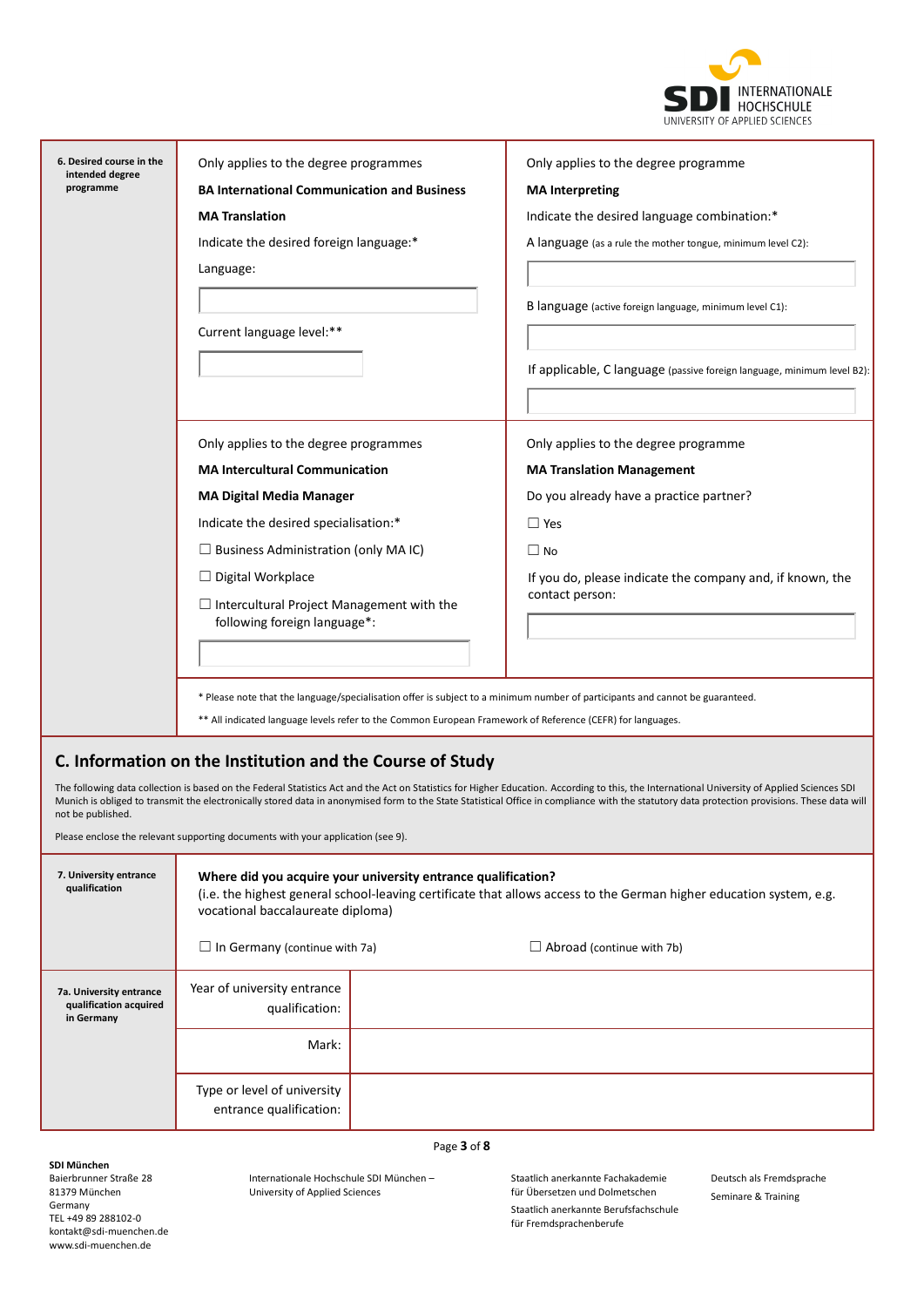

|                                                             | Type of school:                                                                     |                                                                                                                                                                       |                             |                        |  |
|-------------------------------------------------------------|-------------------------------------------------------------------------------------|-----------------------------------------------------------------------------------------------------------------------------------------------------------------------|-----------------------------|------------------------|--|
|                                                             | Year of university entrance<br>qualification:                                       |                                                                                                                                                                       |                             |                        |  |
|                                                             | Federal province:                                                                   |                                                                                                                                                                       |                             |                        |  |
|                                                             | Region:                                                                             |                                                                                                                                                                       |                             |                        |  |
| 7b. University entrance<br>qualification<br>acquired abroad | Year of university entrance<br>qualification/school-leaving<br>certificate:         |                                                                                                                                                                       |                             |                        |  |
|                                                             | Country in which the<br>qualification was acquired:                                 |                                                                                                                                                                       |                             |                        |  |
|                                                             | $\Box$ German school abroad                                                         |                                                                                                                                                                       | $\Box$ Other school abroad  |                        |  |
| 8. Previous academic<br>history/previous<br>studies         | (Please also tick Yes if you have not graduated)                                    | Have you already been enrolled at a university in Germany or abroad?                                                                                                  |                             |                        |  |
|                                                             | $\Box$ Yes (continue with 8a)                                                       |                                                                                                                                                                       | $\Box$ No (continue with 9) |                        |  |
| 8a. University of first<br>enrolment                        |                                                                                     | At which university were you enrolled for the first time?<br>(Please select, please also indicate the actual location if a university has several locations/campuses) |                             |                        |  |
|                                                             | $\Box$ University:                                                                  |                                                                                                                                                                       |                             |                        |  |
|                                                             | $\Box$ College of education:                                                        |                                                                                                                                                                       |                             |                        |  |
|                                                             | $\Box$ College of theology/<br>ecclesiastical college:                              |                                                                                                                                                                       |                             |                        |  |
|                                                             | $\Box$ College of art:                                                              |                                                                                                                                                                       |                             |                        |  |
|                                                             | $\Box$ Technical college:                                                           |                                                                                                                                                                       |                             |                        |  |
|                                                             | $\Box$ College of administration:                                                   |                                                                                                                                                                       |                             |                        |  |
|                                                             | $\Box$ Other German<br>university/college:                                          |                                                                                                                                                                       |                             |                        |  |
|                                                             | $\Box$ University/college abroad<br>(Country and name of the<br>university/college) |                                                                                                                                                                       |                             |                        |  |
|                                                             | Semester and year of<br>first matriculation                                         | $\Box$ Winter semester                                                                                                                                                |                             | $\Box$ Summer semester |  |

**SDI München**

Baierbrunner Straße 28 81379 München Germany TEL +49 89 288102-0 kontakt@sdi-muenchen.de www.sdi-muenchen.de

Page **4** of **8**

Internationale Hochschule SDI München – University of Applied Sciences

Staatlich anerkannte Fachakademie für Übersetzen und Dolmetschen

Staatlich anerkannte Berufsfachschule für Fremdsprachenberufe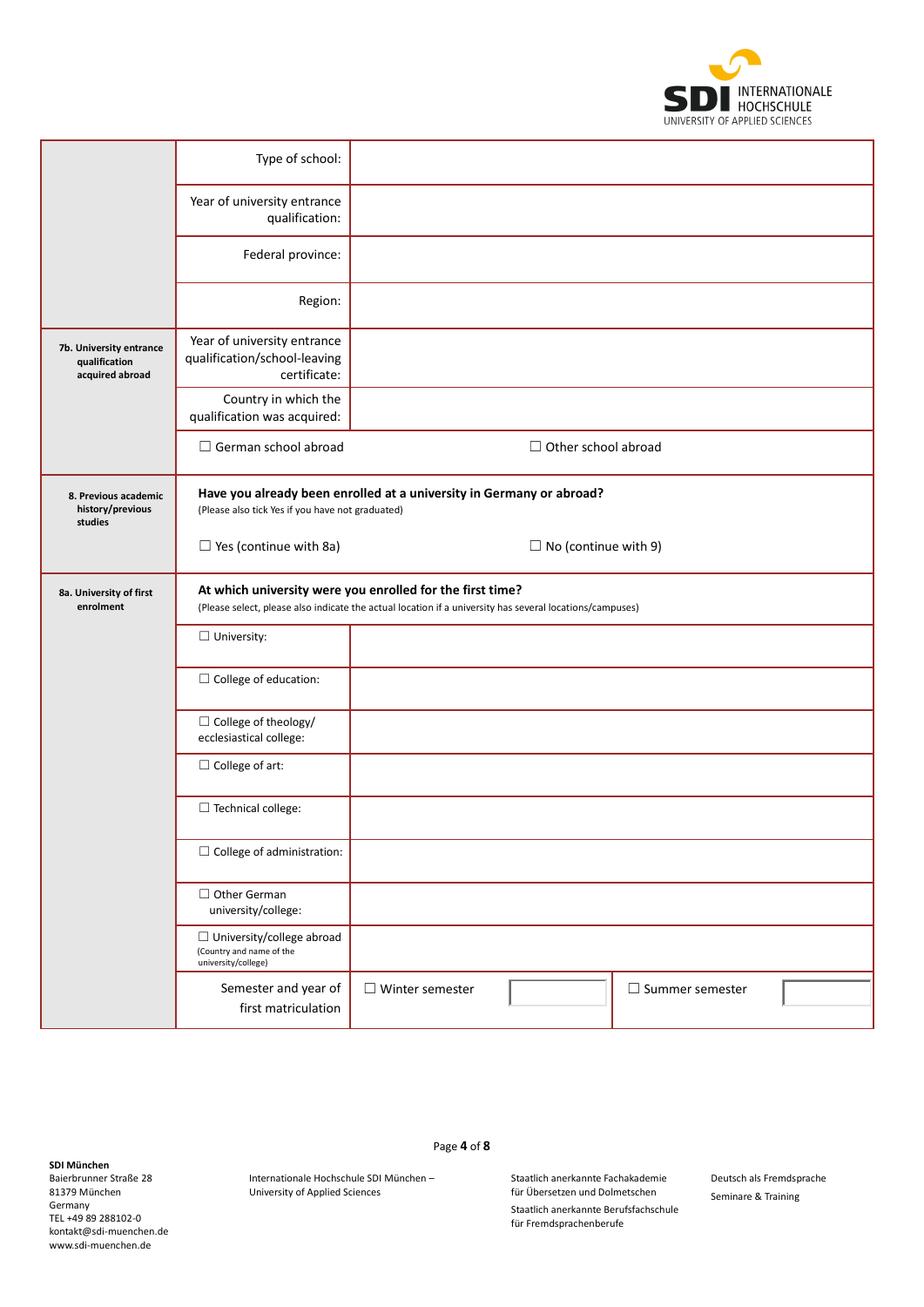

| 8b. Number of<br>university<br>semesters at<br>German universities | University semesters<br>(number in total):           |                                                                                                 |                                                                                            |  |
|--------------------------------------------------------------------|------------------------------------------------------|-------------------------------------------------------------------------------------------------|--------------------------------------------------------------------------------------------|--|
|                                                                    | of which:                                            | $\Box$ Semester of leave of absence<br>(number)<br>$\Box$ Practical semester (number)           |                                                                                            |  |
|                                                                    | If applicable, semester at a<br>preparatory college: |                                                                                                 |                                                                                            |  |
| 8c. Exams taken at<br>universities                                 |                                                      | Have you already obtained a university degree / failed a previous course of study definitively? |                                                                                            |  |
|                                                                    | $\Box$ Yes (please enter the details below)          |                                                                                                 | $\Box$ No (continue with 9)                                                                |  |
|                                                                    | Name of the university:                              |                                                                                                 |                                                                                            |  |
|                                                                    | Degree:                                              |                                                                                                 |                                                                                            |  |
|                                                                    | Course of study:                                     | 1. Course of study                                                                              |                                                                                            |  |
|                                                                    |                                                      | 2. Course of study                                                                              |                                                                                            |  |
|                                                                    |                                                      | 3. Course of study                                                                              |                                                                                            |  |
|                                                                    | Month of the final<br>examination:                   |                                                                                                 | Year of the final<br>examination:                                                          |  |
|                                                                    | $\Box$ Degree pending                                | Completion of degree<br>expected<br>(month/year):                                               |                                                                                            |  |
|                                                                    | Exam results:                                        | $\Box$ Passed overall<br>$\Box$ Failed definitively                                             | Mark:                                                                                      |  |
|                                                                    |                                                      |                                                                                                 | Have you obtained another university degree / failed another course of study definitively? |  |
|                                                                    | $\Box$ Yes (please enter the details below)          |                                                                                                 | $\Box$ No (continue with 9)                                                                |  |
|                                                                    | Name of the university:                              |                                                                                                 |                                                                                            |  |
|                                                                    | Degree:                                              |                                                                                                 |                                                                                            |  |

Baierbrunner Straße 28 81379 München Germany TEL +49 89 288102-0 kontakt@sdi-muenchen.de www.sdi-muenchen.de

Page **5** of **8**

Internationale Hochschule SDI München – University of Applied Sciences

Staatlich anerkannte Fachakademie für Übersetzen und Dolmetschen

Deutsch als Fremdsprache Seminare & Training

Staatlich anerkannte Berufsfachschule für Fremdsprachenberufe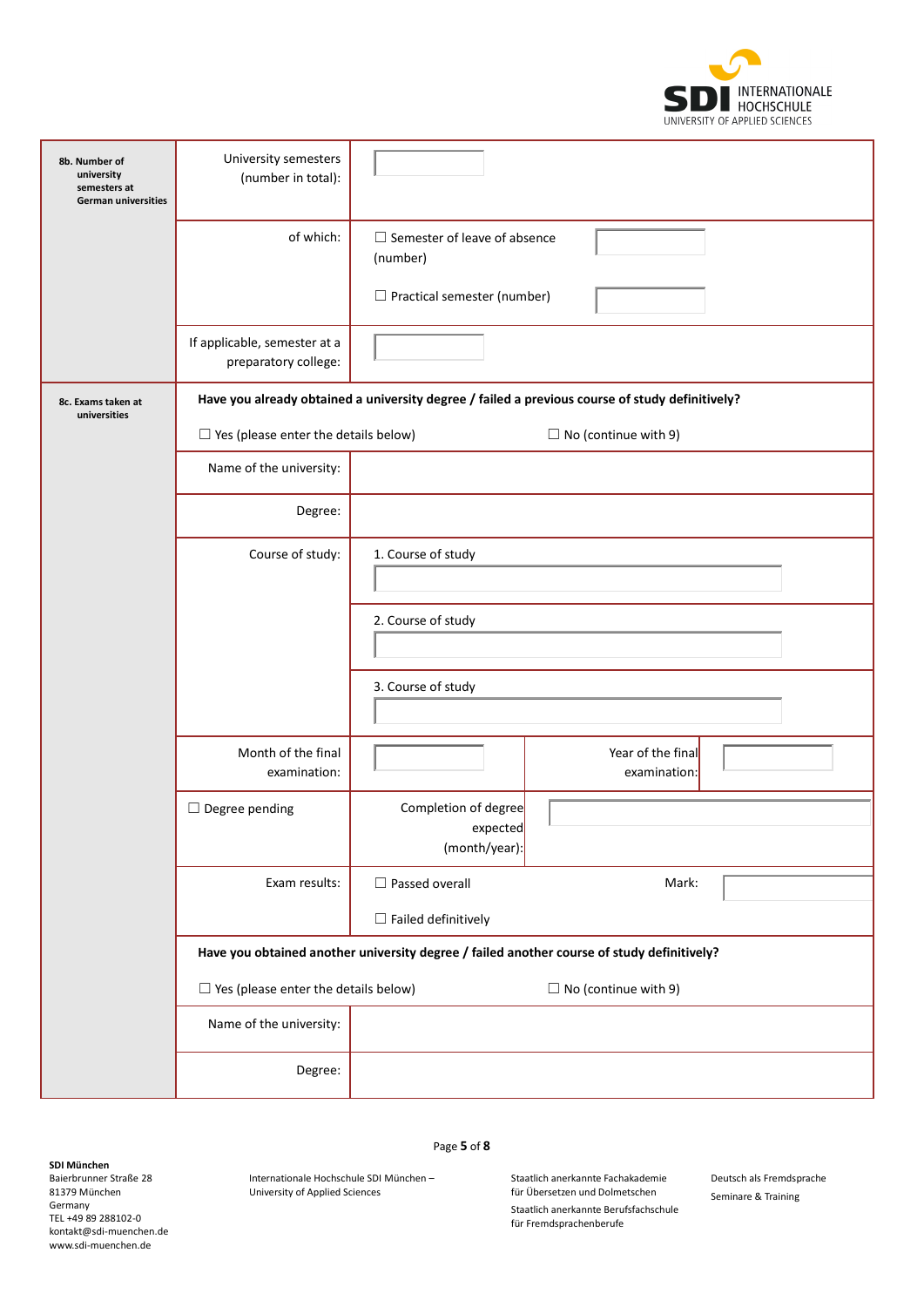

|                                                                                                  | Course of study:                                                                                                                                | 1. Course of study                                            |                                                                                                                                                        |  |
|--------------------------------------------------------------------------------------------------|-------------------------------------------------------------------------------------------------------------------------------------------------|---------------------------------------------------------------|--------------------------------------------------------------------------------------------------------------------------------------------------------|--|
|                                                                                                  |                                                                                                                                                 | 2. Course of study                                            |                                                                                                                                                        |  |
|                                                                                                  |                                                                                                                                                 | 3. Course of study                                            |                                                                                                                                                        |  |
|                                                                                                  | Month of the final<br>examination:                                                                                                              |                                                               | Year of the final examination:                                                                                                                         |  |
|                                                                                                  | $\Box$ Degree pending                                                                                                                           | Completion of degree<br>expected (month/year):                |                                                                                                                                                        |  |
|                                                                                                  | Exam results:                                                                                                                                   | $\Box$ Passed overall<br>$\Box$ Failed definitively           | Mark:                                                                                                                                                  |  |
|                                                                                                  |                                                                                                                                                 |                                                               |                                                                                                                                                        |  |
| D. Notes on the Application                                                                      |                                                                                                                                                 |                                                               |                                                                                                                                                        |  |
| 9. The following<br>documents have to be                                                         | For BA courses                                                                                                                                  |                                                               | For all courses:                                                                                                                                       |  |
| attached to the<br>application                                                                   | or equivalent evidence                                                                                                                          | $\Box$ Certificate of higher education entrance qualification | $\Box$ Proof of foreign language skills according to the<br>requirements of the intended course of study                                               |  |
|                                                                                                  | For MA courses                                                                                                                                  |                                                               | $\Box$ Copy of ID card or passport                                                                                                                     |  |
|                                                                                                  | or equivalent evidence                                                                                                                          | $\Box$ Certificate of higher education entrance qualification | $\Box$ Curriculum vitae in tabular form with passport<br>photograph                                                                                    |  |
|                                                                                                  | $\Box$ University degree certificate incl. transcript of                                                                                        |                                                               | $\Box$ Short statement of purpose (not more than 1 page)                                                                                               |  |
|                                                                                                  | supplement                                                                                                                                      | records/breakdown of individual marks and diploma             | $\Box$ If applicable, (further) certificate(s) of<br>exmatriculation of previous university/universities                                               |  |
|                                                                                                  | or                                                                                                                                              |                                                               | $\Box$ If applicable, proof of completed vocational training                                                                                           |  |
|                                                                                                  | $\Box$ Certificate of matriculation of the ongoing semester<br>and current breakdown of individual marks (verified or                           |                                                               | Foreign students will have to submit the following<br>additional documents:                                                                            |  |
|                                                                                                  | confirmed by the university)<br>$\Box$ Confirmations of periods of study or certificate of<br>exmatriculation indicating the semesters of study |                                                               | $\Box$ Proof of German language skills according to the<br>requirements of the intended course of study in the<br>original or a certified copy thereof |  |
|                                                                                                  |                                                                                                                                                 |                                                               | $\Box$ APS certificate (for applicants from China)                                                                                                     |  |
| 10. How did you find out<br>about the International<br><b>University of Applied</b><br>Sciences? |                                                                                                                                                 |                                                               |                                                                                                                                                        |  |

Page **6** of **8**

## **SDI München**

Baierbrunner Straße 28 81379 München Germany TEL +49 89 288102-0 kontakt@sdi-muenchen.de www.sdi-muenchen.de

Internationale Hochschule SDI München – University of Applied Sciences

Staatlich anerkannte Fachakademie für Übersetzen und Dolmetschen

Deutsch als Fremdsprache Seminare & Training

Staatlich anerkannte Berufsfachschule für Fremdsprachenberufe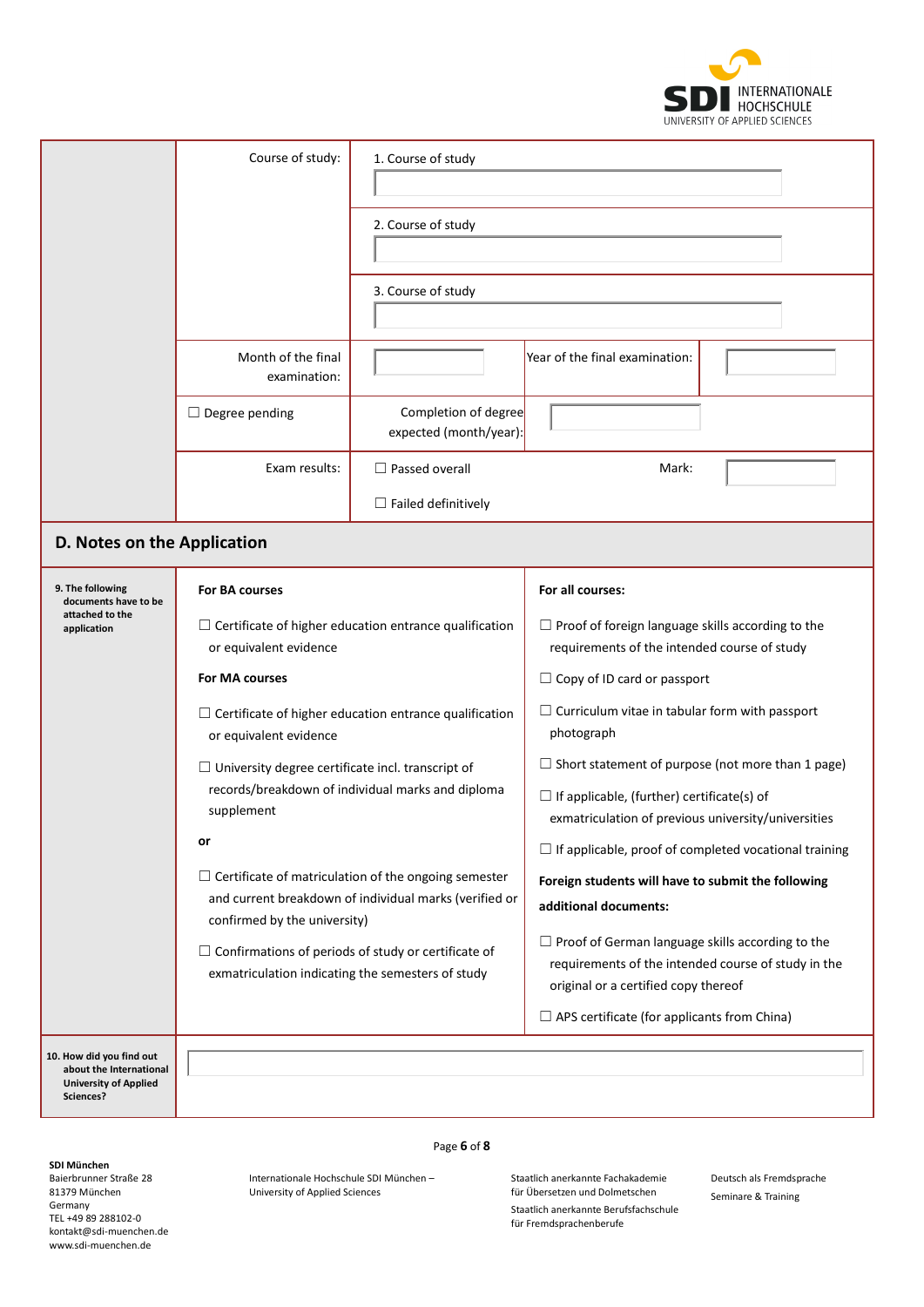

## **11. Important notes: effective conclusion of the study agreement, costs and fees**

By signing this document you are applying for a place in the degree programme you have chosen at the Internationale Hochschule SDI München –University of Applied Sciences. This application does not constitute entitlement to a place at the university. If the formal requirements for the chosen degree programme are met, admission will be granted. Once you have received your admission, you can apply for matriculation. The conclusion of the study agreement only becomes effective upon confirmation of matriculation by the university. The following fees are due upon conclusion of the agreement:

| Course of study                                                                        | Payment<br>frequency      | <b>Amount</b>         | <b>Standard period of</b><br>study $^{1)}$ |
|----------------------------------------------------------------------------------------|---------------------------|-----------------------|--------------------------------------------|
| <b>BA International Communication and Business</b>                                     | monthly                   | €490.00               | 7 semesters                                |
| <b>BA Modern Chinese Studies</b>                                                       | monthly                   | €490.00               | 7 semesters                                |
| <b>BA Translation Chinese</b>                                                          | monthly                   | €490.00               | 7 semesters                                |
| BA Translation Chinese (cooperation 3+1)                                               | monthly                   | €550.00               | 7 semesters                                |
| MA Digital Media Manager                                                               | monthly                   | €540.00               | 3 semesters                                |
| <b>MA</b> Interpreting                                                                 | monthly                   | €690.00               | 3 semesters                                |
| <b>MA Intercultural Communication</b>                                                  | monthly                   | €540.00               | 3 semesters                                |
| <b>MA Translation</b>                                                                  | monthly                   | €540.00               | 3 semesters                                |
| MA International Sales Management                                                      | monthly                   | €640.00               | 3 semesters                                |
| MA Post-Editing & Quality Management                                                   | monthly                   | €440.00               | 3 semesters                                |
| Máster Internacional para Profesores de Español como<br>Lengua Extranjera (MA ELE)     | monthly                   | €300.00               | 3 semesters                                |
| MA Translation Management (without professional<br>partner)                            | monthly                   | €830.00               | 3 semesters                                |
| MA Translation Management (with professional partner)                                  | monthly                   | €830.00               | 3 semesters                                |
| Modular course of study                                                                | depending on study module |                       | individual                                 |
| Guest study                                                                            | depending on the course   |                       | individual                                 |
| Fee for the aptitude test MA Interpreting <sup>2)</sup>                                | one-time fee              | €150.00               |                                            |
| Registration fee (for applicants from the $EU^{3}$ ) as well as for<br>online courses) | one-time fee              | €475.00 <sup>4)</sup> |                                            |
| Registration fee (for applicants from non-EU countries <sup>3)</sup> )                 | one-time fee              | €950.00 <sup>4)</sup> |                                            |
| Contribution to the student union                                                      | per semester              | €75.00                |                                            |
| Solidarity contribution to the semester ticket                                         | per semester              | €72.00                |                                            |
| Examination fee for BA courses <sup>5)</sup>                                           | one-time fee              | €200.00               |                                            |
| Examination fee for MA courses <sup>5)</sup>                                           | one-time fee              | €250.00               |                                            |

 $1)$  The standard period of study includes the degree theses.

 $^{2)}$  The fee for the skill test in the Master Programme Interpreting will be set off with the registration fees upon matriculation.

 $3)$  The allocation is carried out in accordance with the location of the last educational attainment

 $4)$  Other regulations may apply for students from cooperation programmes with our international partner universities.

5) For the oral final examination per attempt

University of Applied Sciences

The fees also have to be paid during the semester break and during the compulsory practical semester.

Page **7** of **8**

In the first subject-related semester exceeding the standard period of study, the monthly tuition fees are reduced to 30%. In all further subject-related semesters exceeding the standard period of study, the tuition fees are again 100% according to the fee schedule.

## **SDI München** Baierbrunner Straße 28 81379 München Germany TEL +49 89 288102-0 kontakt@sdi-muenchen.de www.sdi-muenchen.de

Internationale Hochschule SDI München –

Staatlich anerkannte Fachakademie für Übersetzen und Dolmetschen

Staatlich anerkannte Berufsfachschule für Fremdsprachenberufe